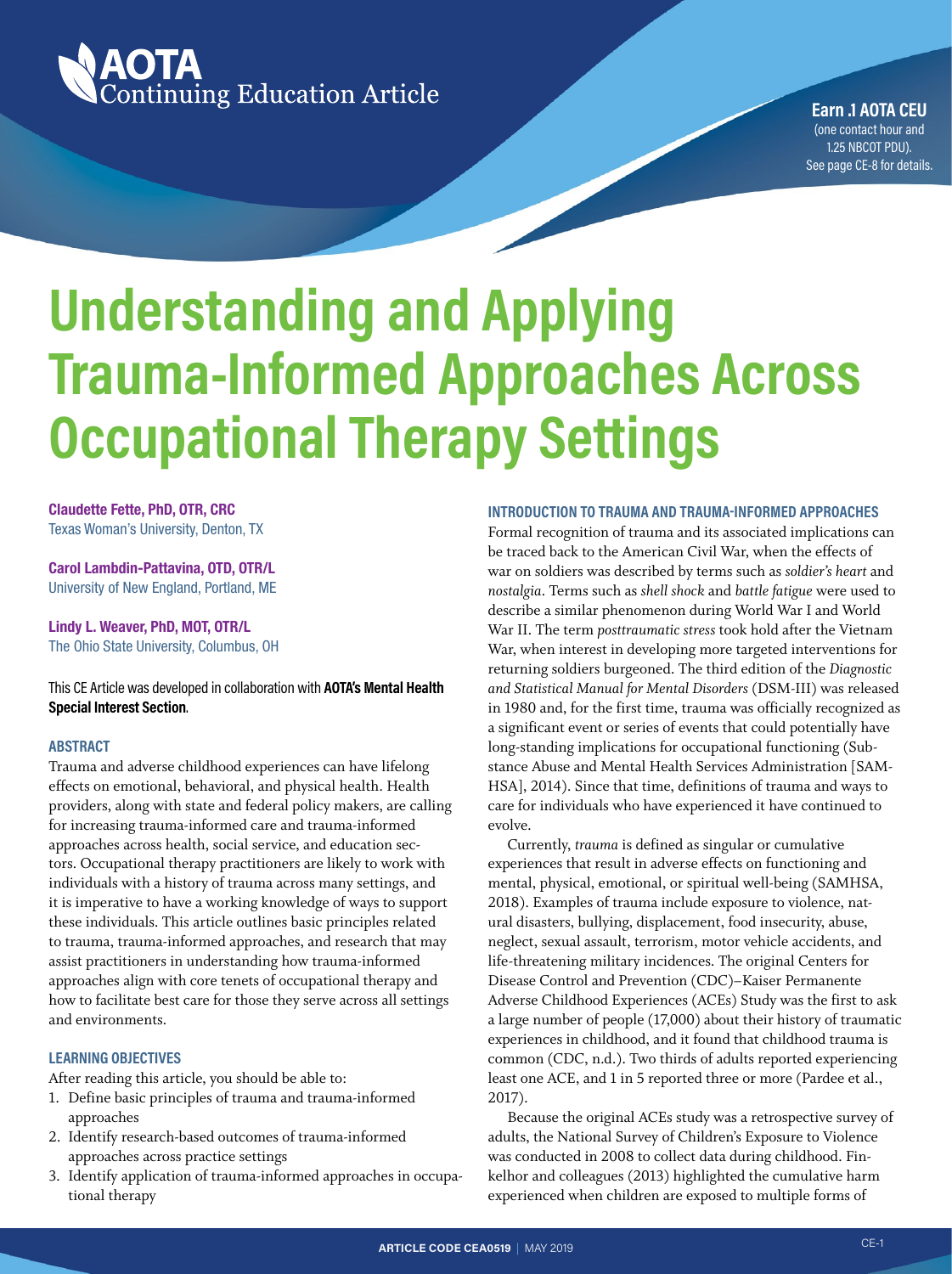childhood victimization. They conducted a regression analysis and added ACE items based on the 2008 survey, including peer victimization, property victimization, parents always arguing, having no good friends, having someone close with a bad illness or accident, low socioeconomic status, and exposure to community violence.

The Office of Juvenile Justice and Delinquency Prevention and the CDC conducted a national telephone survey of 3,392 school-aged children aged 5 to 17 years old regarding victimization and violence exposure at school, and 74% reported exposure to some form of victimization (Finkelhor et al., 2016; Perfect et al., 2016). Finkelhor and colleagues (2016) stated that 48% of those victimized reported at least one incident at school. Furthermore, victimization at school increased the likelihood that children would also be victimized elsewhere. Children with disabilities reported higher rates of assault and bullying.

Trauma contributes to mental health and functional difficulties. Individuals with multiple ACEs are more likely to engage in health risk behaviors and are more likely to be obese, and have higher rates of heart disease, stroke, liver disease, lung cancer, chronic obstructive pulmonary disease, and autoimmune disorders than the general population (Oral et al., 2016).

People with posttraumatic stress disorder (PTSD) may also present with disassociation and increased autonomic reactivity and/or emotional under engagement, which causes difficulty in relationships. Oral and colleagues (2016) also reported a relationship between the number of ACEs and learning and behavioral problems in children and adolescents, and in somatic disorders, hallucinations, anxiety and obsessive compulsive disorders, depression, and suicide attempts in adults. Although trauma-informed approaches (TIAs) had their initial development and implementation in mental health settings, the current understanding of the effect that trauma has on all body systems, in addition to the notion that the vast majority of people have potentially experienced trauma, have made TIAs necessary best practice in all settings.

SAMHSA (2018) states that a trauma-informed program, organization, or system:

- 1. Realizes the widespread effect of trauma and understands potential paths for recovery
- 2. Recognizes the signs and symptoms of trauma in clients, families, staff, and others involved with the system
- 3. Responds by fully integrating knowledge about trauma into policies, procedures, and practices
- 4. Seeks to actively resist re-traumatization

SAMHSA (2018) put forth six core trauma-informed principles: 1. Safety

- 2. Trustworthiness and transparency
- 3. Peer support and mutual self-help
- 4. Collaboration and mutuality
- 5. Empowerment, voice, and choice
- 6. Cultural, historical, and gender issues.

#### **TIAS AND THE PUBLIC HEALTH MODEL**

Researchers have called for all health care providers and staff working with children, youth, and adults to apply TIAs and interventions (Perfect et al., 2016; Soleimanpour et al., 2017). Given the long-term effects of adverse experiences in childhood, it is particularly important that all disciplines working in health care assess trauma; address safety in schools and the community; build strengths and resilience; and provide opportunities for educational, economic, and social successes (Shonkoff et al., 2012).

Because trauma is widespread, a public health model is useful in conceptualizing TIAs at various levels and across different practice settings. A public health model divides care and health initiatives into three tiers: universal, targeted, and intensive. In the public health framework, *universal* (Tier 1) services are geared toward universal promotion and prevention among large groups of people. *Targeted* (Tier 2) services are directed at individuals whose experiences place them at risk for developing mental, emotional, and behavioral difficulties. Last, *intensive* (Tier 3) services focus on intensive interventions for individuals with identified disorders that notably affect function and participation.

A public health model seeks to efficiently allocate resources by effectively addressing as much as possible at the lowest level of care, beginning with trauma-informed "universal precautions" applied at a whole population level. At a universal level, occupational therapy practitioners can use person-centered care practices, such as telling clients what is going to happen, asking about their concerns, giving as much control as possible, and asking what can be done to make them more comfortable (Raja et al., 2015). All health care providers need to create safe environments, recognize common symptoms of traumatic stress, and shift their responses to better support individuals who are in distress.

Next, targeted supports are provided to populations who are at increased risk for behavioral and mental health difficulties, such as those with disabilities, physical injuries, and chronic life stressors. Bassuk and colleagues (2017) stated that within systems serving high-risk, low-income populations, such as people involved in child welfare and/or homelessness, traumatic stress may be nearly universal. They proposed that trauma-informed care (TIC) be implemented in health care systems serving these populations and recommended the following guidelines:

- 1. Establish and disseminate a person-centered standard of care.
- 2. Establish collaborative healing relationships between the provider and the service user.
- 3. Establish SAMHSA's six TIC principles as a foundation.
- 4. Respect all forms of diversity.
- 5. Understand the effects of trauma, mental health, and substance abuse conditions.
- 6. Promote belief that recovery is possible for all.
- 7. Ensure person-centered care is individualized and transparent, and be accountable.
- 8. Form collaborative, interdisciplinary teams that include peerto-peer roles.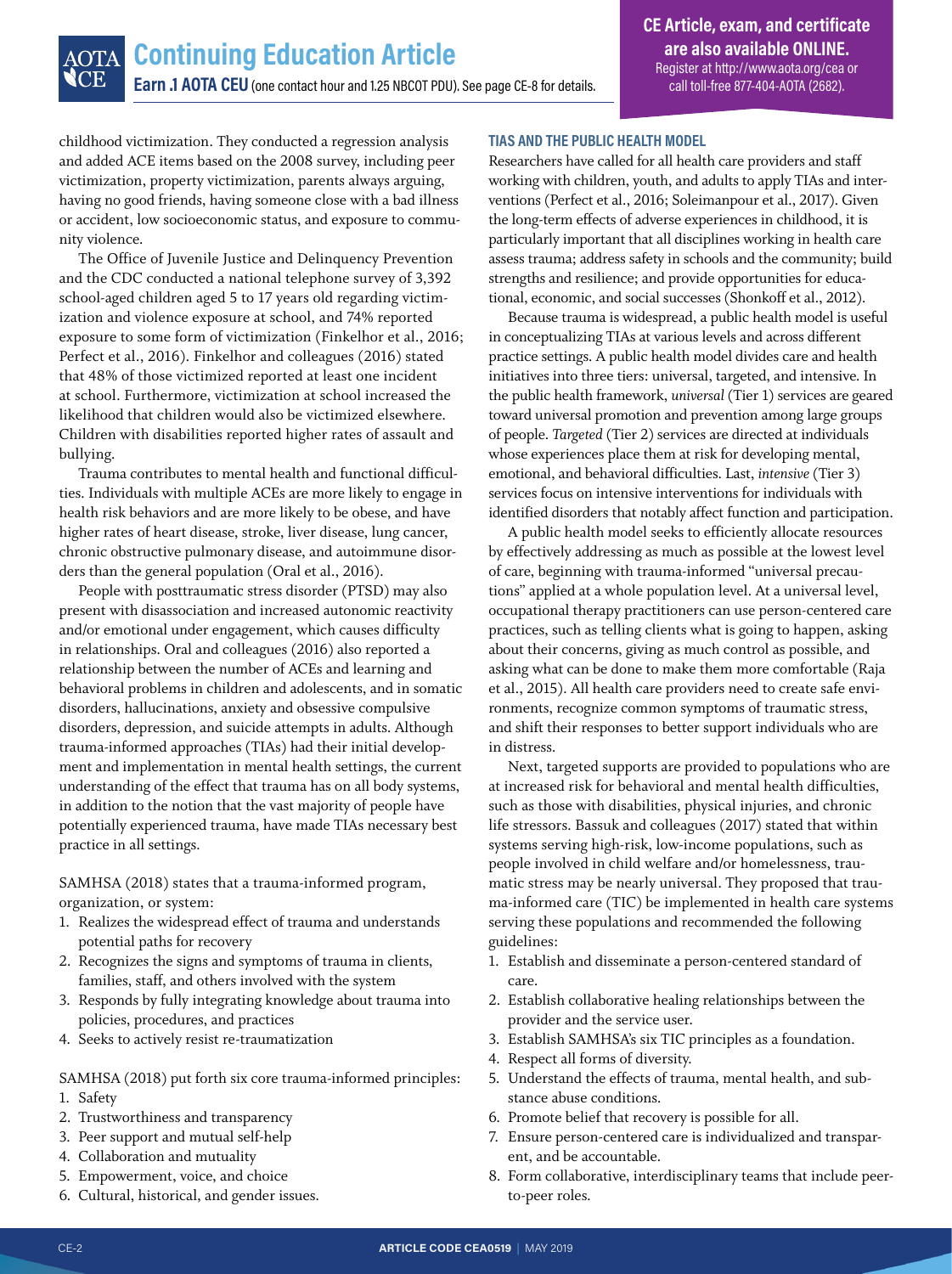The third and highest level of care within a public health model is intensive interventions. At this level, individuals with histories of trauma may require expansive and interdisciplinary care, much of which uses trauma-specific interventions by professionals with advanced trauma skills. See Figure 1 for a list of TIC do's, don'ts, and related principles in action.

Raja and colleagues (2015) stated the importance of understanding the health effects of trauma, including coping styles and behaviors, and the need to respectfully and collaboratively discuss negative coping behaviors. They also stressed the importance of knowing your own history and reactions, being aware of the potential for secondary trauma, and knowing how to care for yourself and practice "trauma stewardship," which is caring for patients without taking on their trauma yourself.

Standard occupational therapy interventions that focus on improving function, well-being, and health can support individuals with intensive needs. However, it is essential that practitioners know the limits of their personal knowledge and skills and be ready to refer when needed by maintaining collaborative relationships with colleagues who have advanced trauma-specific skills.

#### **REVIEW OF TIC LITERATURE ACROSS TREATMENT SETTINGS Infancy and Early Childhood Settings**

Sanders and Hall (2018) asserted the importance of the neuroception of safety provided by a well-regulated nervous system, beginning in the newborn intensive care unit. They emphasized the importance of social engagement and shifting from "what is wrong" with the infant and family to "what happened to them," and aligning with SAMHSA's six TIC principles: safety, trustworthiness, peer support, collaboration, empowerment, and cultural competence.

| D <sub>0</sub>                                                                                                                                                                                 | Don't                                                                                            | <b>Associated TIC Principle(s)</b>                                                                                                                                                 |
|------------------------------------------------------------------------------------------------------------------------------------------------------------------------------------------------|--------------------------------------------------------------------------------------------------|------------------------------------------------------------------------------------------------------------------------------------------------------------------------------------|
| Ask, "What happened to you?"                                                                                                                                                                   | Ask, "What's wrong with you?"                                                                    | Safety                                                                                                                                                                             |
| Always ask preferred pronouns.                                                                                                                                                                 | Assume pronoun based on name or appearance.                                                      | Cultural, historical, and gender issues                                                                                                                                            |
| Ask permission for everything.                                                                                                                                                                 | Assume that individuals will be willing to say or do anything<br>you ask them to do.             | • Safety<br>• Collaboration and mutuality<br>• Empowerment, voice, and choice                                                                                                      |
| Provide TIC training for all providers and support<br>staff.                                                                                                                                   | Provide training only for certain staff, based on title or role.                                 | • Safety<br>• Trustworthiness and transparency<br>• Peer support<br>• Collaboration and mutuality<br>• Empowerment, voice, and choice<br>• Cultural, historical, and gender issues |
| Administer an Adverse Childhood Experiences<br>screening to all clients.                                                                                                                       | Ignore the pervasiveness of trauma in all areas of practice.                                     | • Collaboration and mutuality<br>• Safety<br>• Trustworthiness and transparency<br>• Cultural, historical, and gender issues                                                       |
| Assess and follow up with trauma-related needs.                                                                                                                                                | Ignore trauma-related needs.                                                                     | • Collaboration and mutuality<br>• Safety<br>• Trustworthiness and transparency                                                                                                    |
| Acknowledge that there may be aspects of the<br>environment that you cannot change to support<br>well-being, such as loud noises from machines.                                                | Ignore those things over which you have no control.                                              | Trustworthiness and transparency                                                                                                                                                   |
| Recognize that trauma manifests in many different<br>ways, including flat affect, defensiveness, and ag-<br>gressiveness, and that the individual is likely trying<br>to communicate with you. | Automatically attribute challenging behaviors to static<br>personality traits.                   | Safety                                                                                                                                                                             |
| Recognize historical trauma.                                                                                                                                                                   | Dismiss the historical context in which a client is potentially<br>embedded.                     | Cultural, historical, and gender issues                                                                                                                                            |
| Be cognizant of the type of information you are<br>trying to gather.                                                                                                                           | Forget that people may be re-traumatized by telling their<br>story and/or providing information. | • Safetv<br>• Cultural, historical, and gender issues<br>• Trustworthiness, and transparency                                                                                       |
| Foster growth and positivity.                                                                                                                                                                  | Assume that individuals cannot change once they have<br>experienced trauma.                      | • Safety<br>• Empowerment, voice, and choice                                                                                                                                       |

**Figure 1.** Trauma-Informed Care (TIC) in Action: Do's, Don'ts, and Associated Principles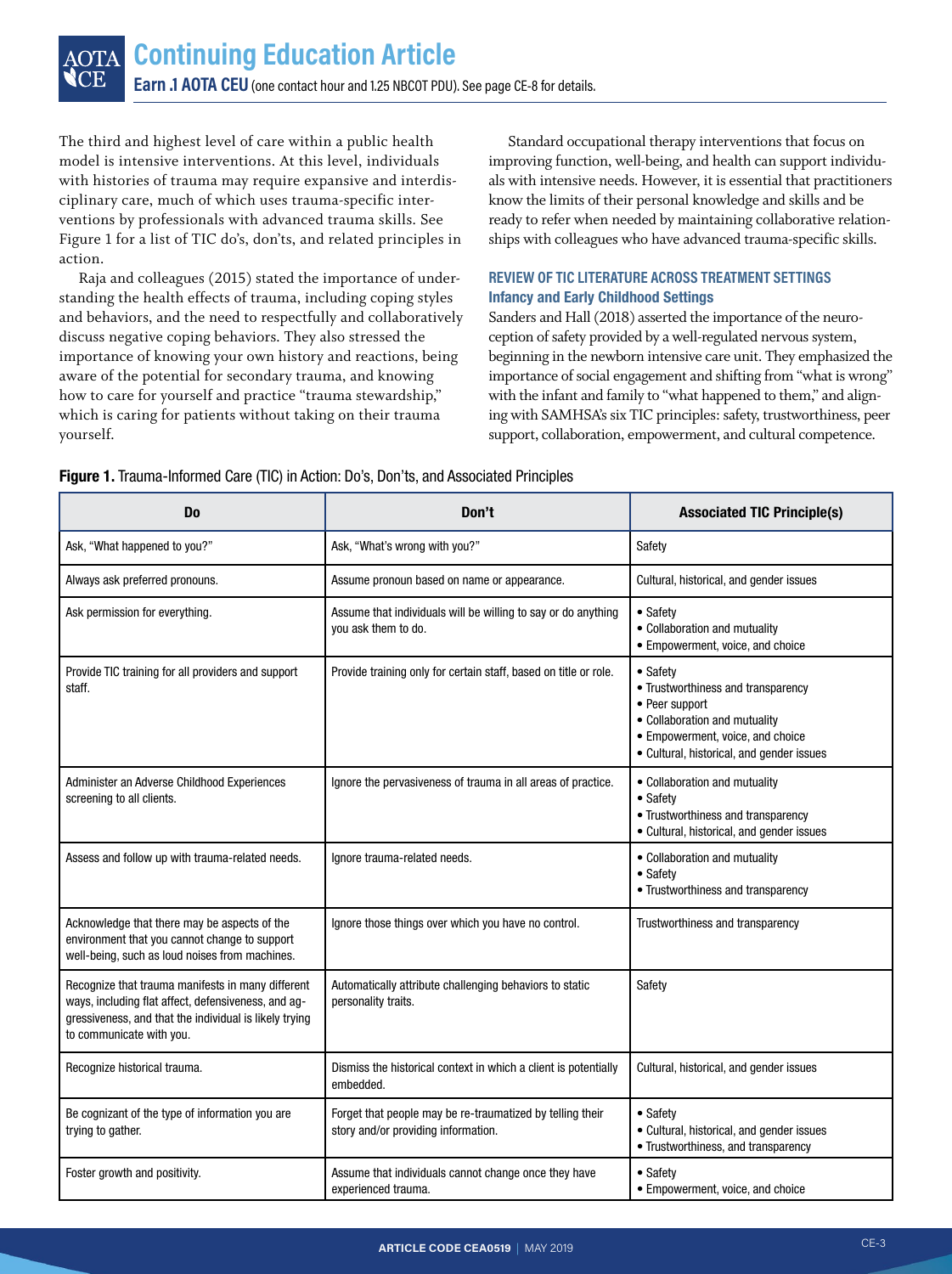All health care providers must recognize the psychosocial challenges that family members may face and collaborate with them to build self-efficacy through positive caregiving experiences and opportunities for independent decision making. Practices to build infant and family adaptive responses include making sure the mother sees the baby within 3 hours of birth, skin-to-skin contact or kangaroo care, private rooms, and parents as primary caregivers.

An essential component of trauma-informed practice is collaboration with all key stakeholders. Watt (2017) stated that caregivers avoid child welfare systems when those systems fail to address trauma. Watt (2017) also cited that a trauma perspective is not congruent with the current system's reliance on diagnosis through the DSM and accompanying problem-oriented focus. When working with children, collaboration means involving families in making decisions about their children's care and the services, systems, policies, and practices that will affect that care (Dayton et al., 2016).

Dayton and colleagues (2016) also cited training, confidentiality concerns, scheduling, power imbalances, lack of family-advocate role clarity, and role imbalances as barriers. Clinicians reported barriers to collaborating through family involvement as recruiting families that represent patient demographics, sustaining engagement, leadership buy in, and concerns about re-traumatizing those families with a trauma history. Additionally, families stated concerns related to the costs incurred, lack of confidence, and logistics as barriers to collaboration.

Suggestions offered to prepare for successful family engagement include:

- 1. Identify champions
- 2. Adopt a vision and specific goals
- 3. Deliberately build buy in with staff and management
- 4. Create the family-advocate role description
- 5. Orient staff
- 6. Identify a staff mentor and develop their role description
- 7. Establish compensation for family advocates

Dayton and colleagues (2016) also stressed the importance of ongoing recruitment and support for family voice, ensuring that family input is heard, creating meaningful roles, training the whole team, mentoring and monitoring workloads, holding meetings at convenient times, avoiding jargon, and recognizing and celebrating family advocates at team and organizational levels.

#### **School Settings**

Occupational therapy practitioners need to put on their "trauma glasses" and frame what they see in the classroom from a perspective that recognizes common trauma-based responses in children and youth to recognize potential triggers, so they can help students feel safe and cope effectively. Perfect and colleagues (2016) asserted that all school staff need to be trauma informed, and schools should use trauma-informed interventions. They stated that prolonged or repeated exposure to trauma has negative effects on learning and behavior and reported that common traumatic stress reactions include

intrusive thoughts, irritability, arousal, anxiety, fear, difficulty concentrating, dysregulation, aggression against self and others, dissociative symptoms, somatization, and character issues.

Wong and colleagues (2007) discussed the effects of trauma on development and learning and their development of the Cognitive Behavioral Intervention for Trauma in Schools (CBITS) intervention, which is an established, evidence-based intervention designed to reduce the negative effect of violence on students. They reported exposure to violence can result in psychological, behavioral, and academic problems. Students exposed to trauma may demonstrate decreased concentration, irritability and worry, avoidance behaviors, conduct problems, and/or substance abuse. Chronic traumatic stressors may cause developmental cognitive changes that reduce students' ability to focus, organize, and process information.

CBITS is a school-based individual and group intervention and training program to support children exposed to community violence (Wong, 2018). It aims to reduce PTSD symptoms, depression, and behavioral problems, and to facilitate better overall functioning, grades, attendance, support, and coping skills [\(https://cbitsprogram.org\)](https://cbitsprogram.org).

The online Trauma Sensitive Schools Training package is another recent addition to the resources available to support-trauma informed practice in schools (Guarino & Chagnon, 2018). Its resources walk through what trauma is, the stress response system, the effect of trauma exposure, and how schools can meet the needs of students [\(https://safesupportivelearning.](https://safesupportivelearning.ed.gov/trauma-sensitive-schools-training-package) [ed.gov/trauma-sensitive-schools-training-package](https://safesupportivelearning.ed.gov/trauma-sensitive-schools-training-package)).

After Hurricane Katrina, Cohen and colleagues (2009) randomly assigned New Orleans students to test two types of interventions, CBITS or Trauma-Focused Cognitive Behavioral Therapy (TF-CBT), during the next school year. They reported both CBITS and TF-CBT were effective at reducing trauma symptoms but suggested using CBITS as a Tier 2 or targeted intervention, and using TF-CBT at Tier 3 with the students and their families participating in collaboration with community mental health providers.

Whiting (2018) highlighted the distinct knowledge and skills that occupational therapy practitioners can contribute to working with children who have been affected by ACEs. Using a trauma-informed, sensory, relationship-based approach, school-based practitioners can help educate school staff on trauma and its effect on children's academic performance, and collaborate with teachers and other school behavioral health team members. Their role is to facilitate participation in childhood occupations, such as education, social interaction, and play. They can identify problem areas and support self-regulation strategies, and contribute their skill in analysis of environment, tasks, and routines.

At a Tier 1 level, first author Claudette Fette facilitated district-wide training using the Trauma Sensitive Schools Package to frame a Trauma 101 session in a local in-service course in preparation for the 2018–2019 school year. Participants included all of that district's occupational therapists (OTs) as well as many speech-language pathologists, school psychologists, and teachers. Next steps will be to reach out to schools that did not have staff at the training, and to seek to support trauma-sensitive teams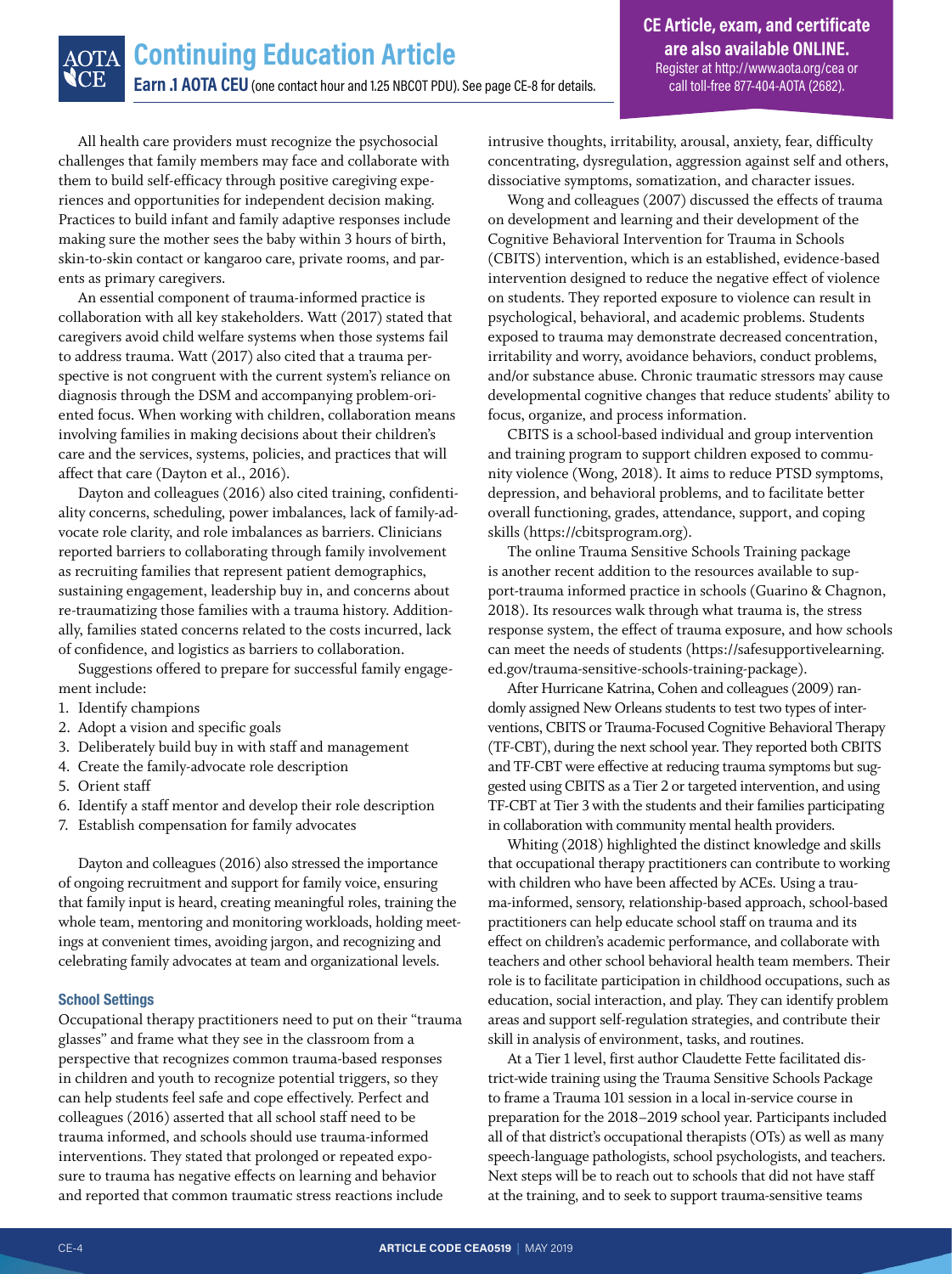on individual campuses. At a Tier 2 level, therapists can provide specific supports to classrooms or groups of children who are at an elevated risk of having experienced trauma.

#### **Primary Care Settings**

Primary care includes health promotion, disease prevention, health maintenance, counseling, patient education, diagnosis, and treatment of acute and chronic illnesses, and is carried out in various settings, including emergency care facilities, physician offices, and the home (American Academy of Family Physicians, n.d.). Primary care settings have begun to explore the tenets of trauma, train staff, and address the potential for both the physical and social environments to traumatize or re-traumatize individuals in these settings.

Most recently, the National Council for Behavioral Health (2017) launched a 3-year initiative titled, "Trauma-Informed Primary Care: Fostering Resilience and Recovery" to better support primary care settings in developing best practices for using TIAs with their clients. Although still in its pilot stage, this initiative includes developing screenings, evidence-based interventions, trainings, and policy changes at the institutional level if necessary. Literature in this area is growing as individuals, teams, and systems attempt to balance the need to be trauma informed and provide a trauma-sensitive environment with the need to streamline services and maintain productivity standards, both of which can depersonalize the health care experience.

In a study by Bruce and colleagues (2018), 147 medical personnel in physical trauma–related roles completed a 38-item survey related to their knowledge of TIC and injury-related trauma, opinions of and competency with TIC, recent use of TIC, and perceived barriers to TIC implementation. Although most participants reported understanding aspects of injury-related trauma, most also indicated the greatest barriers to using a TIA included decreased competence surrounding TIC execution, being fearful of re-traumatizing individuals, time constraints, and needing more training in TIC.

In another study, Green and colleagues (2016) recruited 30 primary care providers (PCPs) who then engaged in a 6-hour continuing education program on trauma-informed medical care. A total of 400 patients saw these PCPs either before or after they received the training and completed a survey related to perceptions of the patient–provider relationship. Those respondents who saw the PCP after the training reported improved partnerships with their PCP.

Additionally, training related to TIC was the central concept of an elective course offered to first-year medical students attending the Warren Alpert Medical School at Brown University. In a survey completed by 11 students at the conclusion of the course, participants indicated that TIC should be a part of medical education, with most indicating that TIC is important to patient care (mean 4.91 on a 5-point Likert scale) and all reporting moderate to high levels of competence in their ability to manage their own vicarious trauma (Nandi et al., 2018).

Finally, another study highlighted the need for an efficient tool that would enable identification of risk factors and adverse experiences in the context of a young person's life (Pardee et al., 2017). They proposed using the event history calendar and an expanded ACEs survey and stated the need to recognize the effect of trauma on health and development when working with young people in primary care.

#### **Psychiatric Hospitals and Residential Settings**

Hodgdon and colleagues (2013) asserted the need for applying trauma-informed frameworks across staff roles and contexts (e.g., schools, treatment milieu, individual treatment sessions), and spoke to their development of trauma-informed capacity in residential treatment for youth. They focused on teaching self-regulation and building staff attunement skills to help them shift from a behavioral orientation to trauma-focused interactions that reset everyone to focus on building effective self-regulation.

Even though it was not a focus of the intervention, restraints were dramatically decreased. Outcomes included decreased re-experiencing and hyperarousal, aggression and rule breaking, anxiety, thought-disorder symptoms, somatic complaints; and increased attention.

Although TIC effectively reduces restraint and seclusion in inpatient psychiatric hospital settings, knowledge transfer and implementation of training across entire systems can present challenges. McEvedy and colleagues (2017) used a train-thetrainer model to extend TIC and sensory modulation strategies statewide. They reported that end users still wanted more experiential training components.

Azeem and colleagues (2017) specifically cited occupational therapy techniques in their discussion of restraint and seclusion reduction tools in their implementation of the National Association of State Mental Health Program Directors (NASMHPD) six core strategies based on TIC.

The six strategies recommended by NASMHPD are:

- 1. Foster leadership to initiate and sustain focus, allocate resources for change, and encourage role modeling.
- 2. Collect data on restraint and seclusion incidents and share with staff.
- 3. Develop the workforce, using principles of recovery-oriented care, person-centered care, respect, partnership, and self-management.
- 4. Reduce restraint and seclusion through awareness of trauma, safety plans, comfort rooms, occupational therapy techniques, and de-escalation.
- 5. Involve patients and their families in safety plans.
- 6. Debrief in the moment with emotional support; include patients and staff, and conduct formal problem-solving debriefings to look for root causes.

Azeem and colleagues (2017) dramatically reduced restraint/seclusion incidents in the pediatric unit of a state hospital from 79 patients in 278 restraint/seclusion incidents at baseline to 31 restraint/seclusion incidents during the final 6 months of the study.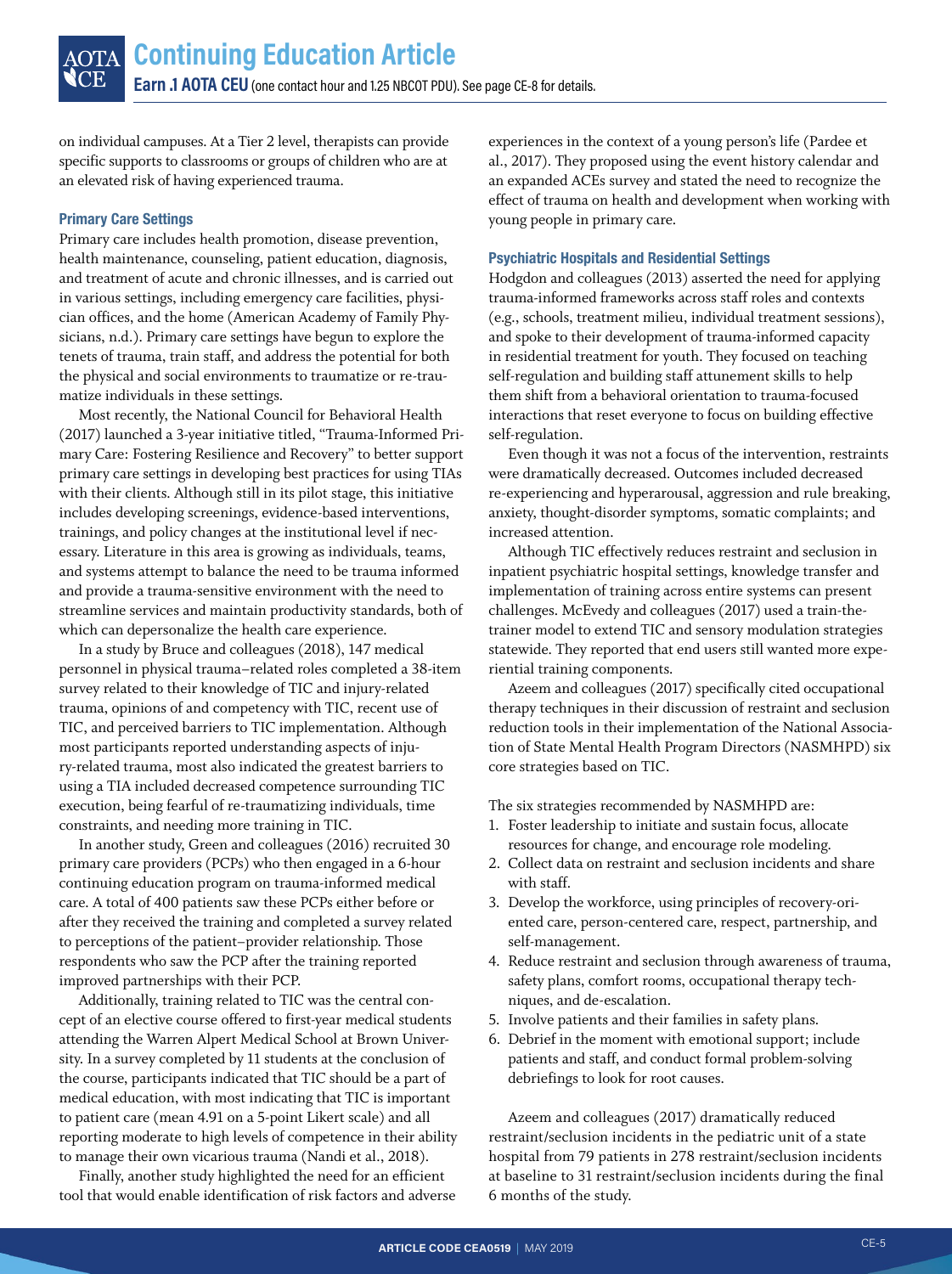#### **Community**

Hopper and colleagues (2010) asserted the need for TIC in homeless shelters and completed a literature review in which they found the following themes as components of TIC: trauma awareness, emphasis on safety, opportunities to rebuild control, and use of strengths-based practices. They found that using TIC with people experiencing homelessness resulted in increased self-esteem and relationships, safety for children, cost effectiveness, housing stability, and consumer satisfaction.

Halasz (2017) asserted the need for a trauma-informed lens in primary care, especially when working with children in foster care, to prevent confusing trauma symptoms with other behavioral disorders and to limit inappropriate prescribing.

People who are homeless are more likely to have a history of ACEs, and homelessness itself can involve trauma, such as physical violence, sexual assault, and neglect in the form of social exclusion. People who are homeless are at greater risk for re-traumatization, but providers seeking to work with this population can facilitate supportive community connections and opportunities to begin healing (Hopper et al., 2010).

In Canada, OTs work as part of a three-phase interdisciplinary traumatic stress program in community mental health (Snedden, 2012). In the first phase, they facilitate safety planning, build coping skills, and develop a Safety and Wellness Recovery Action Plan. In the second phase, trauma therapists work with survivors on losses, boundaries, self-esteem, guilt, and forgiveness. The third phase focuses on engagement in meaningful occupation and posttraumatic growth and resilience (Snedden, 2012).

Acceptance and commitment therapy focuses on building psychological flexibility, which is understood as being present and open to experience, and taking action guided by one's values (Harris, 2009). It has been used effectively to reduce symptoms of PTSD in veterans (Shipherd & Salters-Pedneault, 2018) and persons who have experienced domestic violence, and in loosening the connection between traumatic events and the person's identity (Boals & Murrell, 2016).

#### **Foster Care Populations**

According to the Administration for Children and Families (n.d.), nearly 500,000 children and youth are currently in the foster care system in the United States. Nineteen percent of these individuals self-identify as members of the lesbian-gay-bisexual-transgender-queer (LGBTQ) community (Wilson et al., 2014). Forge and colleagues (2018) researched the concerns facing young adults experiencing homelessness who had prior experiences with the child welfare system. Two-thirds of the LGBTQ study participants reported having experienced child abuse, and 95% of all study participants reported experiencing some form of trauma, including sex trafficking, sexual violence, and being robbed.

Caretakers, staff, and all professionals who work with children in foster care systems need to have a firm understanding of TIAs.

As an example of a successful approach, the Atlas Project focused on youth with intensive behavioral health needs in New York City's Treatment Family Foster Care and building trauma

knowledge and skills in caregivers and staff (Tullberg et al., 2017). The Atlas Project developed a partnership between foster care and a mental health provider, identified a lead champion, and created a joint organizational plan. They used the Pediatric Symptom Checklist (Jellinek et al., 1988) and the Child Stress Disorder Checklist (Saxe et al., 2003) to screen children within 30 days of coming into foster care, then they implemented trauma systems therapy as a phased treatment, beginning with a focus on safety, then regulation, and finally maintenance. Outcomes were increased staff and foster parent understanding of trauma-related behavior, and their report of having the tools to respond effectively.

#### **TIAS AND OCCUPATIONAL THERAPY**

As occupational therapy practitioners, we can begin by refining and highlighting areas of our practice that closely align with TIAs. These include taking a non-pathological view of the people we serve through respecting the person, seeing their humanity, and empathizing with their experiences with pain.

Additionally, taking time and care in obtaining the occupational profile is essential when working from a TIA. Not only is the profile a highlight of our professional identity and one that allows us to deeply connect, but it also aligns with the principles of TIAs, as occupational profiles allow us to build trust, collaborate with and empower our clients, and get to personal issues that are unique to each person we work with.

#### **CASE EXAMPLE: GEORGE**

George was adopted into a supportive family in preschool, but his early years were marked by extreme violence and neglect. Chronic trauma in his early life changed the wiring of his brain so that he was hardwired for fight-or-flight responses, which had enabled his early survival. Even though George was in a supportive, loving home, those neurological efficiencies that helped him survive persisted.

Fast forward to middle school. George was educated in a behavioral adjustment classroom, where, at the beginning of the school year, he was mouthing off in class and an aide jokingly threatened to physically assault him. The remark triggered a trauma response in George, who became verbally aggressive and got into the aide's face. This response prompted a restraint, which acted as another trigger for George's trauma.

After several days of multiple restraints per day, George was suspended from school. He went into homebound education and began wraparound care with the local mental health center. His wraparound team included an OT, who functioned as a natural support for George and his family and worked to support fidelity to wraparound principles and practices on the team. After a few months, George began attending a couple of classes in the school building. He added a couple more at a time until a year later, at the start of the next school year, he was back in school full time.

Although not a school district employee, the OT served on the school team, planning accommodations, and providing trauma-informed resources and encouraging their application. All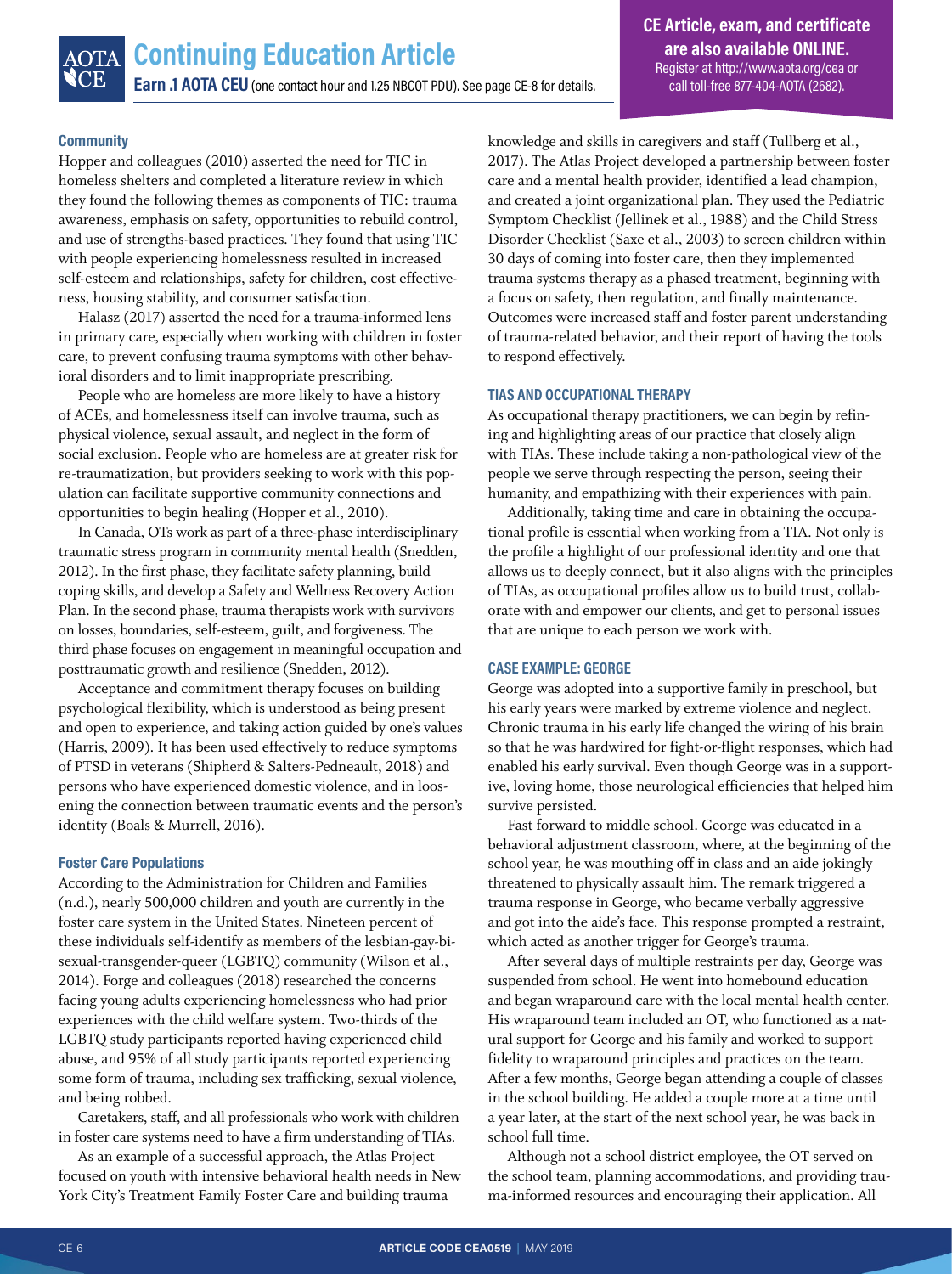this work supported George, his parents, and the wraparound team, which met in the school setting.

For children like George, whose needs for intensive, individualized supports present at the Tier 3 level, Whiting (2018) suggested specific contributions that occupational therapy can offer as part of a multidisciplinary school-based team. Therapists can use task analysis to enable environmental accommodations, teach self-regulation strategies and serve as a resource to model regulation management strategies during instruction, and facilitate the development of habits and routines. Whiting (2018) advocated a sensory, relationship-based approach that includes body-based interactive activities such as rhythmic, patterned, repetitive activities that support self-regulation. Such activities include mindful breathing, listening to music and singing, humming, doing yoga and other types of physical activity, and playing circle games.

#### **CONCLUSION**

TIC and TIAs should cross the life span and environments. Given the prevalence of ACEs, an understanding of trauma and the capacity to respond appropriately is critical across practice settings and populations. As occupational therapy practitioners who adhere to holistic care and person-centered interventions, we have a duty to understand the widespread nature and effects of trauma that are likely to be part of the fabric of most clients we serve. Using TIAs will make us better and more caring practitioners.  $\mathbf{\mathbf{\Phi}}$ 

#### **REFERENCES**

- Administration for Children and Families. (n.d.). *The AFCARS Report: No. 24*. Retrieved from<https://www.acf.hhs.gov/sites/default/files/cb/afcarsreport24.pdf>
- American Academy of Family Physicians. (n.d.). *Primary care*. Retrieved from <https://www.aafp.org/about/policies/all/primary-care.html>
- Azeem, M.-W., Aujla, A., Rammerth, M., Binsfeld, G., & Jones, R. B. (2017). Effectiveness of six core strategies based on trauma-informed care in reducing seclusions and restraints at a child and adolescent psychiatric hospital. *Journal of Child and Adolescent Psychiatric Nursing, 30*, 170–174. [https://doi.](https://doi.org/10.1111/jcap.12190) [org/10.1111/jcap.12190](https://doi.org/10.1111/jcap.12190)
- Bassuk, E. L., Latta, R. E., Sember, R., Raja, S., & Richard, M. (2017). Universal design for underserved populations: Person-centered, recovery-oriented, and trauma informed. *Journal of Health Care for the Poor and Underserved, 28*, 896–914. <https://doi.org/10.1353/hpu.2017.0087>
- Boals, A., & Murrell, A. R. (2016). I am > trauma: Experimentally reducing event centrality and PTSD symptoms in a clinical trial. *Journal of Loss and Trauma, 21*, 471–483.<https://doi.org/10.1080/15325024.2015.1117930>
- Bruce, M. M., Kassam-Adams, N., Rogers, M., Anderson, K. M., Sluys, K. P., & Richmond, T. S. (2018). Trauma providers' knowledge, views, and practice of trauma-informed care. *Journal of Trauma Nursing, 25*, 131–138.
- Centers for Disease Control and Prevention. (n.d.). *About the CDC-Kaiser ACE study*. Retrieved from [https://www.cdc.gov/violenceprevention/acestudy/](https://www.cdc.gov/violenceprevention/acestudy/about.html) [about.html](https://www.cdc.gov/violenceprevention/acestudy/about.html)
- Cohen, J. A., Jaycox, L. H., Walker, D. W., Mannarino, A. P., Langley, A. K., & DuClos, J. L. (2009). Treating traumatized children after hurricane Katrina: Project Fleur-de-Lis. *Clinical Child and Family Psychology Review, 12*, 55–64. <https://doi.org/10.1007/s10567-009-0039-2>
- Dayton, L., Buttress, A., Agosti, J., Aceves, J., Kieschnick, M., Popejoy, A., … Farinholt, K. (2016). Practical steps to integrate family voice in organization, policy, planning, and decision-making for socio-emotional trauma-informed integrated pediatric care. *Current Problems in Pediatric and Adolescent Health Care, 46*, 402–410. <https://doi.org/10.1016/j.cppeds.2016.11.005>
- Finkelhor, D., Shattuck, A., Turner, H., & Hamby, S. (2013). Improving the Adverse Childhood Experiences Study scale. *JAMA Pediatrics, 167*(1), 70–75. <https://doi.org/10.1001/jamapediatrics.2013.420>
- Finkelhor, D, Vanderminden, J., Turner, H., Shattuck, A., & Hamby, S. (2016). At-school victimization and violence exposure assessed in a national household survey of children and youth. *Journal of School Violence, 15*, 67–90. <https://doi.org/10.1080/15388220.2014.952816>
- Forge, N., Hartinger-Saunders, R., Wright, E., & Ruel, E. (2018). Out of the system and onto the streets: LGBTQ-identified youth experiencing homelessness with past child welfare system involvement. *Child Welfare, 96*, 47–74.
- Green, B. L., Saunders, P. A., Power, E., Dass-Brailsford, P., Schelbert, K. B., Giller, E., … Mete, M. (2016). Trauma-informed medical care: Patient response to a primary care provider communication training. *Journal of Loss & Trauma, 21*, 147–159.<https://doi.org/10.1080/15325024.2015.1084854>
- Guarino, K., & Chagnon, E. (2018). *Trauma-sensitive schools training package*. Washington, DC: National Center on Safe Supportive Learning Environments.
- Halasz, T. W. (2017). Trauma-informed care helps children in foster care. *Contemporary Pediatrics, 34*(4), 2–5.
- Harris, R. (2009). *ACT made simple: An easy-to-read primer on acceptance and commitment therapy*. Oakland, CA: New Harbinger Publications.
- Hodgdon, H., Kinniburgh, K., Gabowitz, D., Blaustein, M. E., & Spinazzola, J. (2013). Development and implementation of trauma-informed programming in youth residential treatment centers using the ARC framework. *Journal of Family Violence, 28*, 679–692. <https://doi.org/10.1007/s10896-013-9531-z>
- Hopper, E. K., Bassuk, E. L., & Olivet, J. (2010). Shelter from the storm: Trauma-informed care in homelessness services settings. *Open Health Services and Policy Journal, 3*, 80–100.
- Jellinek, M. S., Murphy, J. M., Robinson, J., Feins, A., Lamb, S., & Fenton, T. (1988). Pediatric Symptom Checklist: Screening school-age children for psychosocial dysfunction. *Journal of Pediatrics, 112*, 201–209.
- McEvedy, S., Maguire, T., Furness, T., & McKenna, B. (2017). Sensory modulation and trauma-informed-care knowledge transfer and translation in mental health services in Victoria: Evaluation of a statewide train-the-trainer intervention. *Nurse Education in Practice, 25*, 36–42. [https://doi.org/10.1016/j.](https://doi.org/10.1016/j.nepr.2017.04.012) [nepr.2017.04.012](https://doi.org/10.1016/j.nepr.2017.04.012)
- Nandi, M., Puranam, S., Paccione-Dyszlewski, M., VanDusen, H., & Elisseou, S. (2018). Making universal trauma informed health care a reality: A pilot initiative to train future providers. *Brown University Child and Adolescent Behavior Letter, 34*(12), 1–6. <https://doi.org/10.1002/cbl.30339>
- National Council for Behavioral Health. (2017). *Trauma-informed primary care: Fostering resilience and recovery*. Retrieved from [https://www.thenational](https://www.thenationalcouncil.org/consulting-areas-of-expertise/trauma-informed-primary-care/)[council.org/consulting-areas-of-expertise/trauma-informed-primary-care/](https://www.thenationalcouncil.org/consulting-areas-of-expertise/trauma-informed-primary-care/)
- Oral, R., Ramirez, M., Coohey, C., Nakada, S., Walz, A., Kuntz, A., … Peek-Asa, C. (2016). Adverse childhood experiences and trauma-informed care: The future of health care. *Pediatric Research, 79*, 227–233. [https://doi.](https://doi.org/10.1038/pr.2015.197) [org/10.1038/pr.2015.197](https://doi.org/10.1038/pr.2015.197)
- Pardee, M., Kuzma, E., Dahlem, C. H. G., Boucher, N., & Darling-Fisher, C. (2017). Current state of screening high-ACE youth and emerging adults in primary care. *Journal of the American Association of Nurse Practitioners, 29*, 716–724. <https://doi.org/10.1002/2327-6924.12531>
- Perfect, M. M., Turley, M. R., Carlson, J. S., Yohanna, J., & Saint Gilles, M. P. (2016). School-related outcomes of traumatic event exposure and traumatic stress symptoms in students: A systematic review of research from 1990 to 2015. *School Mental Health, 8*, 7–43. <https://doi.org/10.1007/s12310-016-9175-2>
- Raja, S., Hasnain, M., Hoersch, M., Gove-Yin, S., & Rajagopalan, C. (2015). Trauma-informed care in medicine: Current knowledge and future research directions. *Family and Community Health, 38*, 216–226. [https://doi.](https://doi.org/10.1097/FCH.0000000000000071) [org/10.1097/FCH.0000000000000071](https://doi.org/10.1097/FCH.0000000000000071)
- Sanders, M. R., & Hall, S. L. (2018). Trauma-informed care in the newborn intensive care unit: Promoting safety, security, and connectedness. *Journal of Perinatology, 38*(1), 3–10. <https://doi.org/10.1038/jp.2017.124>
- Saxe, G., Chawla, N., Stoddard, F., Kassam-Adams, N., Courtney, D., Cunningham, K., … Kind, L. (2003). Child Stress Disorders Checklist: A measure of ASD and PTSD in children. *Journal of the American Academy of Child & Adolescent Psychiatry, 42*, 972-978.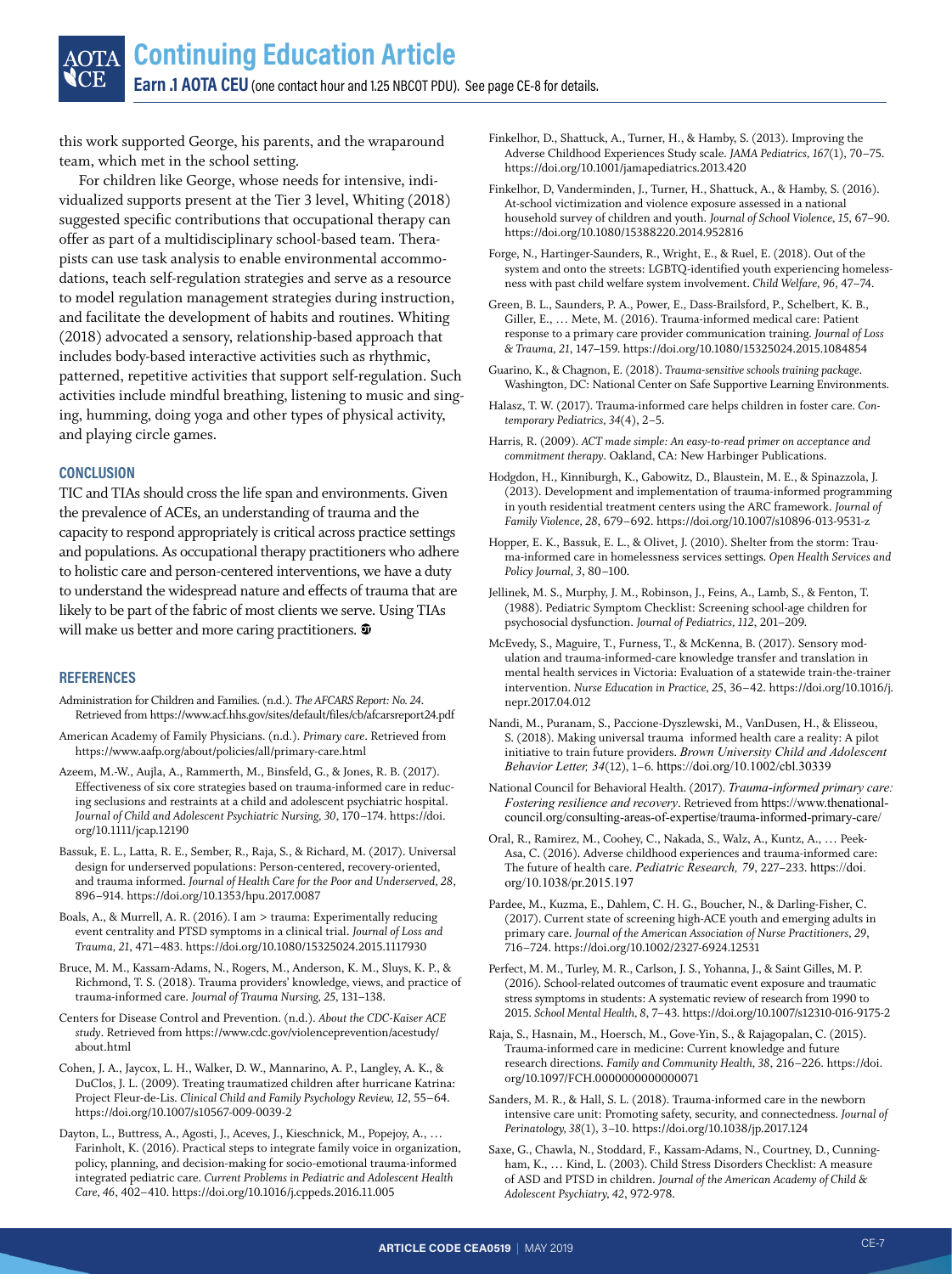## <span id="page-7-0"></span>**Continuing Education Article**

**Earn .1 AOTA CEU** (one contact hour and 1.25 NBCOT PDU). See page CE-8 for details.

### **How to Apply for Continuing Education Credit**

- **A.** To get pricing information and to register to take the exam online for the article **Understanding and Applying Trauma-Informed Approaches Across Occupational Therapy Settings,** go to http://store.aota.org, or call toll-free 800-729-2682.
- **B.** Once registered and payment received, you will receive instant email confirmation.
- **C.** Answer the questions to the final exam found on pages CE-8 & CE-9 by **May 31, 2021**.
- **D.** On successful completion of the exam (a score of 75% or more), you will immediately receive your printable certificate.
- Shipherd, J. C., & Salters-Pedneault, K. (2018). Do acceptance and mindfulness moderate the relationship between maladaptive beliefs and posttraumatic distress? *Psychological Trauma: Theory, Research, Practice, and Policy, 10*, 95–102.
- Shonkoff, J. P., Garner, A. S., Committee on Psychosocial Aspects of Child and Family Health, Committee on Early Childhood, Adoption, and Dependent Care, & Section on Developmental and Behavioral Pediatrics. (2012). The lifelong effects of early childhood adversity and toxic stress. *Pediatrics, 129*, e232–e246.
- Snedden, D. (2012). Trauma-informed practice: An emerging role of occupational therapy. *Occupational Therapy Now, 14*(6), 26–28.
- Soleimanpour, S., Geierstanger, S., & Brindis, C. D. (2017). Adverse childhood experiences and resilience: Addressing the unique needs of adolescents. *Academic Pediatrics, 17*(Suppl. 1), S108–S114.
- Substance Abuse and Mental Health Services Administration. (2014). *Trauma-informed care in behavioral health services*. Rockville, MD: Author.
- Substance Abuse and Mental Health Services Administration. (2018). *Trauma-informed approach and trauma-specific interventions*. Retrieved from <https://www.samhsa.gov/nctic/trauma-interventions>
- Tullberg, E., Kerker, B., Muradwij, N., & Saxe, G. (2017). The Atlas Project: Integrating trauma-informed practice into child welfare and mental health settings. *Child Welfare Journal, 95*(6), 107–125.
- Watt, T. T. (2017). Paradigm shifts don't come easy: Confrontations between the trauma perspective and the DSM in mental health treatment for abused and neglected children. *Journal of Child & Adolescent Trauma, 10*, 395–403. <https://doi.org/10.1007/s40653-017-0178-4>
- Whiting, C. C. (2018). Trauma and the role of the school-based occupational therapist. *Journal of Occupational Therapy, Schools, & Early Intervention, 11*, 291–301.<https://doi.org/10.1080/19411243.2018.1438327>
- Wilson, B. D. M., Cooper, K., Kastanis, A., & Nezhad, S. (2014). *Sexual and gender minority youth in foster care: Assessing disproportionality and disparities in Los Angeles*. Los Angeles: The Williams Institute, UCLA School of Law.
- Wong, M. (2018, October 10). *Creating trauma-informed schools*. Keynote presentation at 10th National Summit for Trauma Informed Schools, Las Vegas, Nevada.
- Wong, M., Rosemond, M. E., Stein, B. D., Langley, A. K., Kataoka, S. H., & Nadeem, E. (2007). School-based mental health intervention for adolescents exposed to violence. *Prevention Researcher, 14*(1), 17–20.

## **Final Exam**

**Article Code CEA0519**

### **Understanding and Applying Trauma-Informed Approaches Across Occupational Therapy Settings**

#### **To receive CE credit, exam must be completed by May 31, 2021.**

**Target Audience:** Occupational Therapists and Occupational Therapy Assistants

**Content Focus:** Domain: Client Factors; mental health; Occupational Therapy Process: Occupational Therapy Evaluation and Interventions

- **1. A client is admitted to the emergency department complaining of shortness of breath, feeling dizzy, and self-described feelings of "nervousness." Which of the following questions by the attending physician would be most in concert with the core principles of trauma-informed care (TIC)?**
- A. "What is wrong?"
- B. "What is happening for you right now?"
- C. "Why aren't you feeling well?"
- $\bigcirc$  D. "What makes you think this is a physical problem?"

#### **2. Which one of the following is** *not* **typically considered traumatic?**

- A. Witnessing death on the battlefield
- $\bigcirc$  B. Emotional neglect by a primary caregiver
- C. Intimate partner violence
- ◯ **D.** Caregiver arrives late to day care for pick up

#### **3. A trauma-informed approach (TIA) should:**

- $\bigcirc$  A. Be used with all clients, because anyone has potentially experienced trauma
- $\bigcirc$  B. Be used only when you suspect the client has a history of trauma
- C. Be used in isolation and not combined with other models or frames of reference
- $\bigcirc$  D. Not be used with client unless certification in TIC is obtained